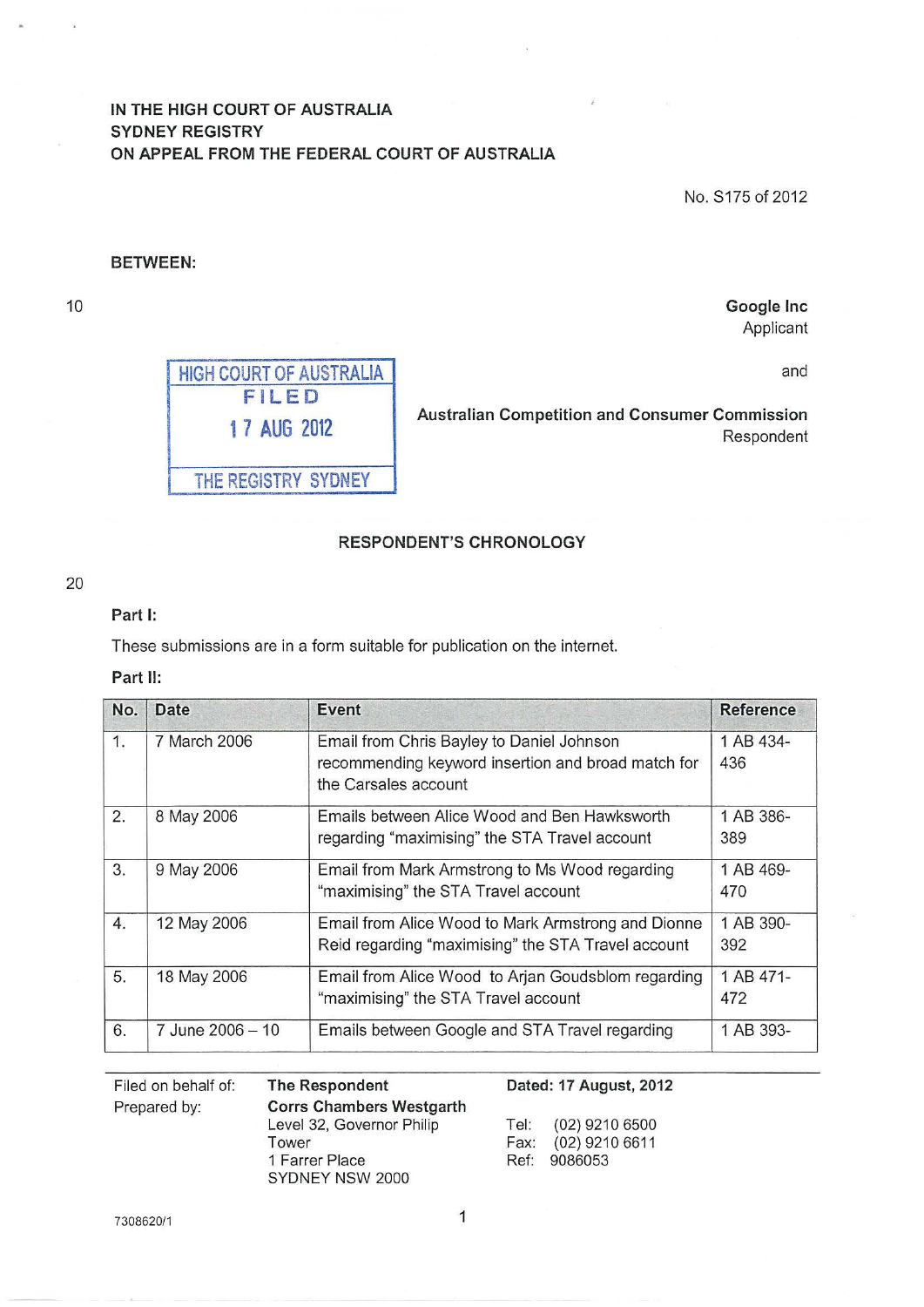| No. | <b>Date</b>   | <b>Event</b>                                                                                                                                                                                                                            | Reference        |
|-----|---------------|-----------------------------------------------------------------------------------------------------------------------------------------------------------------------------------------------------------------------------------------|------------------|
|     | August 2006   | "maximising" the STA Travel account                                                                                                                                                                                                     | 420              |
| 7.  | 5 July 2006   | Email from Alice Wood to Arjan Goudsblom and STA<br>Travel attaching suggestions for the Generic Travel<br>Campaign which included the keywords "harvey travel"<br>and "Harvey World Travel" within the AdGroup called<br>"Competitors" | 1 AB 408-<br>412 |
| 8.  | 20 April 2007 | Just 4x4 advertisement appeared as a right sponsored<br>link following a search by ACCC staff who entered the<br>search term "just 4x4s magazine"                                                                                       | 2 AB 791         |
| 9.  | 23 April 2007 | Just 4x4 advertisement appeared as a top left<br>sponsored link following a search by ACCC staff who<br>entered the search term "just 4x4s magazine"                                                                                    | 2 AB 792         |
| 10. | 26 April 2007 | Just 4x4 advertisement appeared as a right sponsored<br>link following a search by ACCC staff who entered the<br>search term "just 4x4s magazine"                                                                                       | 2 AB 793         |
| 11. | 26 April 2007 | Harvey World Travel (HWT) advertisements appeared<br>as a right sponsored link following a search conducted<br>by ACCC staff who entered the search term "Harvey<br>World Travel"                                                       | 2 AB 798         |
| 12. | 26 April 2007 | Honda advertisement appeared as a top left<br>sponsored link following a search conducted by ACCC<br>staff who entered the search term<br>"honda.com.au"                                                                                | 2 AB 815         |
| 13. | 29 May 2007   | HWT advertisements appeared as a top left<br>sponsored link following a search conducted by ACCC<br>staff who entered the search term "Harvey World<br>Travel"                                                                          | 2 AB 799         |
| 14. | 29 May 2007   | Just 4x4 advertisement appeared as a top left<br>sponsored link following a search by ACCC staff who<br>entered the search term "just 4x4s magazine"                                                                                    | 2 AB 794         |
| 15. | 11 July 2007  | The ACCC files and serves on Google Australia Pty<br>Ltd an Application and Statement of Claim in the<br>Federal Court. A copy of the Application and<br>Statement of Claim are provided to Google.                                     | <b>NR</b>        |
| 16. | 12 July 2007  | Just 4x4 advertisement appeared as a right sponsored<br>link following a search by ACCC staff who entered the<br>search term "just 4x4s magazine"                                                                                       | 2 AB 795         |
| 17. | 12 July 2007  | Just 4x4 advertisement appeared as a top left<br>sponsored link following a search by ACCC staff who<br>entered the search term "just 4x4s magazine"                                                                                    | 2 AB 796         |
| 18. | 18 July 2007  | HWT advertisement appeared as a right sponsored<br>link following a search conducted by ACCC staff who<br>entered the search term "harvey world travel"                                                                                 | 2 AB 800         |

 $\sim$   $\sim$ 

 $\tilde{\phantom{a}}$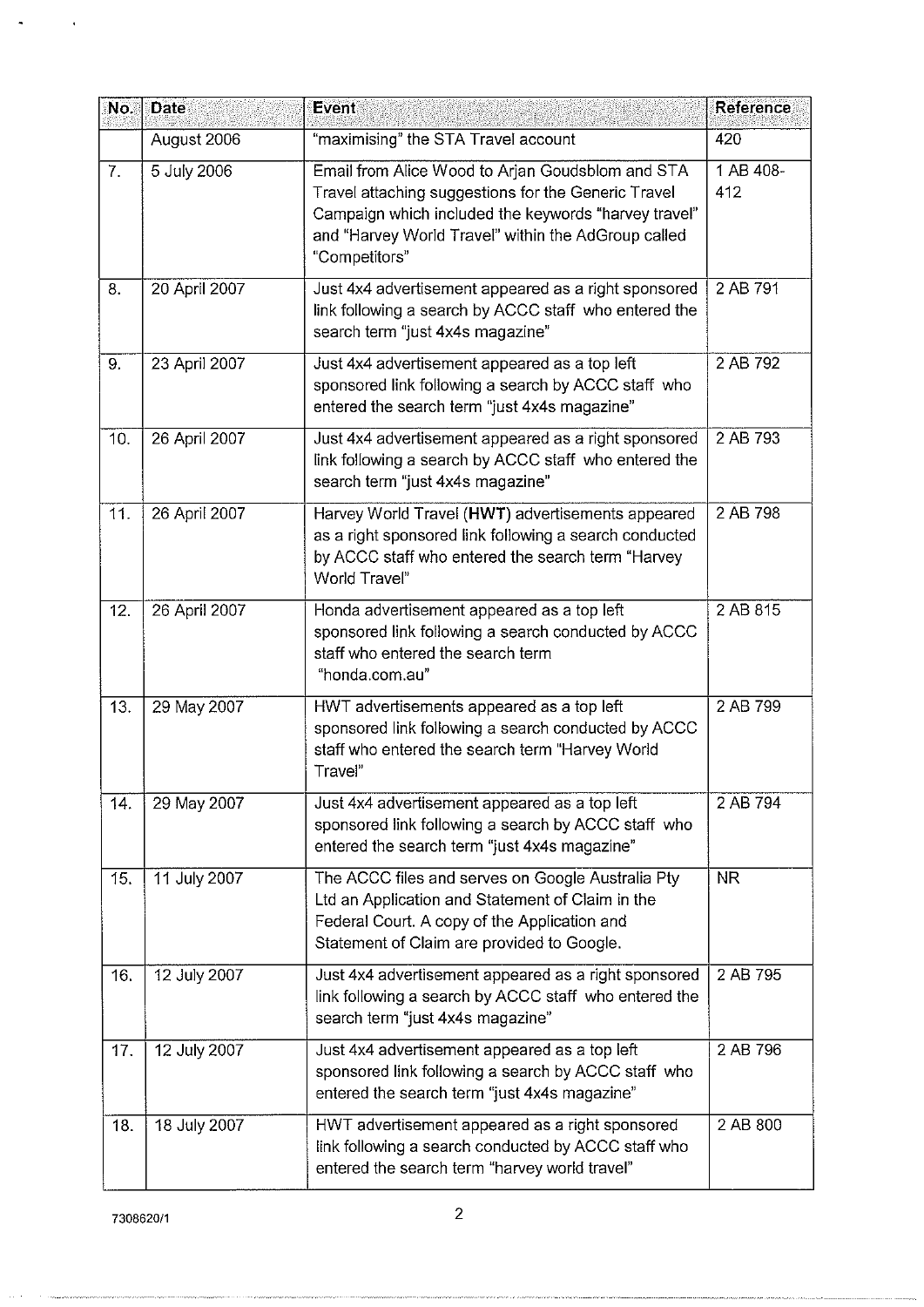| No. | <b>Date</b>                    | Event                                                                                                                                                                                          | Reference           |
|-----|--------------------------------|------------------------------------------------------------------------------------------------------------------------------------------------------------------------------------------------|---------------------|
| 19. | 18 July 2007                   | Just 4x4 advertisement appeared as a top left<br>sponsored link following a search by ACCC staff who<br>entered the search term "just 4x4s magazine"                                           | 2 AB 797            |
| 20. | 24 October 2007                | HWT advertisement appeared as a right sponsored<br>link following a search conducted by ACCC staff who<br>entered the search term "harveyworld travel"                                         | 2 AB 801            |
| 21. | 14 December 2007               | Google files and serves a Defence                                                                                                                                                              | <b>NR</b>           |
| 22. | 12 March 2008                  | Alpha Dog advertisements appeared as a top left<br>sponsored links following searches conducted by<br>Gregory Fontana who entered the search term "Alpha<br>Dog Training"                      | 2 AB 817<br>and 819 |
| 23. | 13 March 2008                  | Alpha Dog advertisements appeared as a top left<br>sponsored links following searches conducted by<br>Gregory Fontana who entered the search term "Alpha<br>Dog Training"                      | 2 AB 820<br>and 822 |
| 24. | 27 March 2008                  | Alpha Dog advertisement appeared as top left<br>sponsored link following searches conducted by<br>Gregory Fontana who entered the search term "Alpha<br>dog Training" and "Alpha Dog Training" | 2 AB 823-<br>825    |
| 25. | 15 April 2008                  | HWT advertisements appeared as a right sponsored<br>links following a search conducted by ACCC staff who<br>entered the search term "harvey travel"                                            | 2 AB 806-<br>808    |
| 26. | 17 April 2008                  | HWT advertisements appeared as top left sponsored<br>links following a search conducted by ACCC staff who<br>entered the search term "Harvey World Travle"                                     | 2 AB 809-<br>810    |
| 27. | 17 April 2008                  | HWT advertisement appeared as top left sponsored<br>link following a search conducted by ACCC staff who<br>entered the search term "Hervey World Travel"                                       | 2 AB 812-<br>813    |
| 28. | 11 November 2008               | The ACCC files a Third Further Amended Statement<br>of Claim                                                                                                                                   | 1 AB 21-92          |
| 29. | 17 November 2008               | Google files a Defence to the Third Further Amended<br><b>Statement of Claim</b>                                                                                                               | 1 AB 93-116         |
| 30. | 31 March 2010                  | The ACCC files a Fourth Further Amended Application                                                                                                                                            | 1 AB 1-20           |
| 31. | 8 March 2010 - 1<br>April 2010 | Hearing before Nicholas J                                                                                                                                                                      | N/A                 |
| 32. | 22 September 2011              | Judgment of Nicholas J                                                                                                                                                                         | 3 AB 901-<br>1017   |
| 33. | 12 October 2011                | The ACCC files a Notice of Appeal                                                                                                                                                              | 3 AB 1023-<br>1037  |
| 34. | 1 November 2011                | Google files a Notice of Contention                                                                                                                                                            | <b>NR</b>           |
| 35. | 27 February 2012 -             | Hearing before Full Court (Keane CJ, Jacobson J and                                                                                                                                            | N/A                 |

 $\langle \rangle$ 

 $\omega$